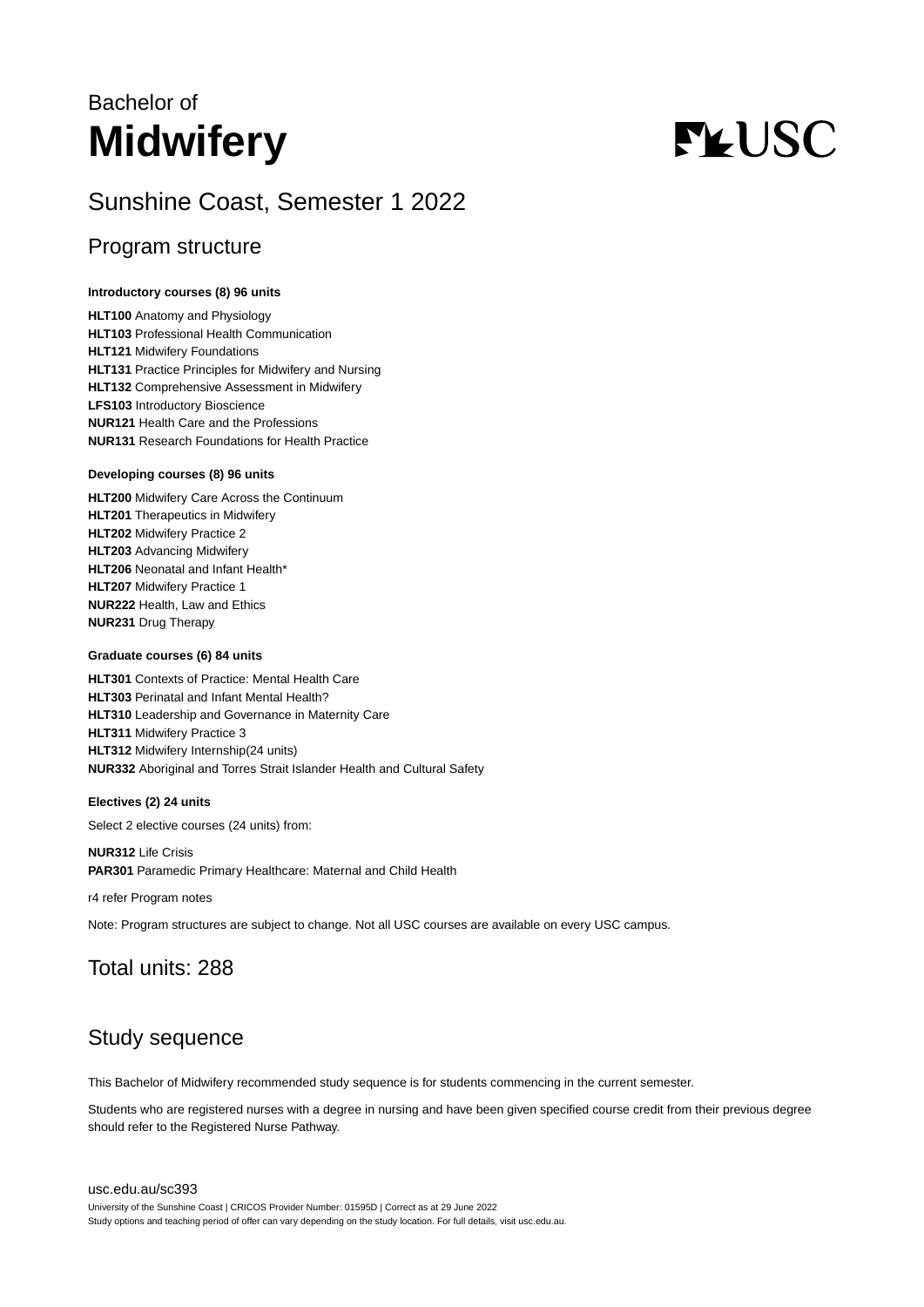#### **Year 1**

#### **Semester 1**

| <b>COURSE</b>                                                  | SEMESTER OF OFFER<br>(SUNSHINE COAST) | <b>UNITS</b>      | <b>REQUISITES</b>                                                                                        |
|----------------------------------------------------------------|---------------------------------------|-------------------|----------------------------------------------------------------------------------------------------------|
| <b>HLT121 Midwifery Foundations</b>                            | • Semester 1                          | 12                | Pre:<br>Enrolled in Program SC393                                                                        |
| <b>HLT131</b> Practice Principles for Midwifery and<br>Nursing | • Semester 1                          | 12                | Pre:<br>Enrolled in Program SC393                                                                        |
| <b>LFS103</b> Introductory Bioscience                          | • Semester 1, Semester 2              | $12 \overline{ }$ | Anti:<br><b>LFS100</b>                                                                                   |
| <b>HLT103</b> Professional Health Communication                | • Semester 1, Semester 2              | 12                | Pre:<br>Must be enrolled in SC391,<br>SC393 or SC395, SC306 or<br><b>SC017</b><br>Anti:<br><b>COR109</b> |

#### **Session 4**

| <b>COURSE</b>                                          | SEMESTER OF OFFER<br>(SUNSHINE COAST) | <b>UNITS</b> | <b>REQUISITES</b>                                                                                                       |
|--------------------------------------------------------|---------------------------------------|--------------|-------------------------------------------------------------------------------------------------------------------------|
| <b>HLT132</b> Comprehensive Assessment in<br>Midwifery | • Session 4, Semester 1               | 12           | Pre:<br><b>HLT131</b> and enrolled in<br>Program SC393. Semester 1<br>offering only for RN pathway<br>students in SC393 |

#### **Semester 2**

| <b>COURSE</b>                                             | SEMESTER OF OFFER<br>(SUNSHINE COAST) | <b>UNITS</b>      | <b>REQUISITES</b>                                                                                                                                                     |
|-----------------------------------------------------------|---------------------------------------|-------------------|-----------------------------------------------------------------------------------------------------------------------------------------------------------------------|
| <b>HLT100</b> Anatomy and Physiology                      | • Semester 1, Semester 2              | 12 <sup>2</sup>   | Pre:<br>Enrolled in Program SC010,<br>SC108, ED312, ED315, SC306,<br>SC347, SC367, SC391, SC392,<br>SC393 or Applied<br><b>Environmental Health Extended</b><br>Major |
|                                                           |                                       |                   | Anti:<br>(LFS112 or LFS201 or LFS202)<br>and LFS122                                                                                                                   |
| <b>NUR131 Research Foundations for Health</b><br>Practice | • Online: Semester 2                  | $12 \overline{ }$ | Pre:<br>Enrolled in Program SC335,<br>SC367, SC373, SC374, SC375,<br>SC376, SC377, SC391, SC393,                                                                      |
|                                                           |                                       |                   | Anti:<br>PAR131, HLT205                                                                                                                                               |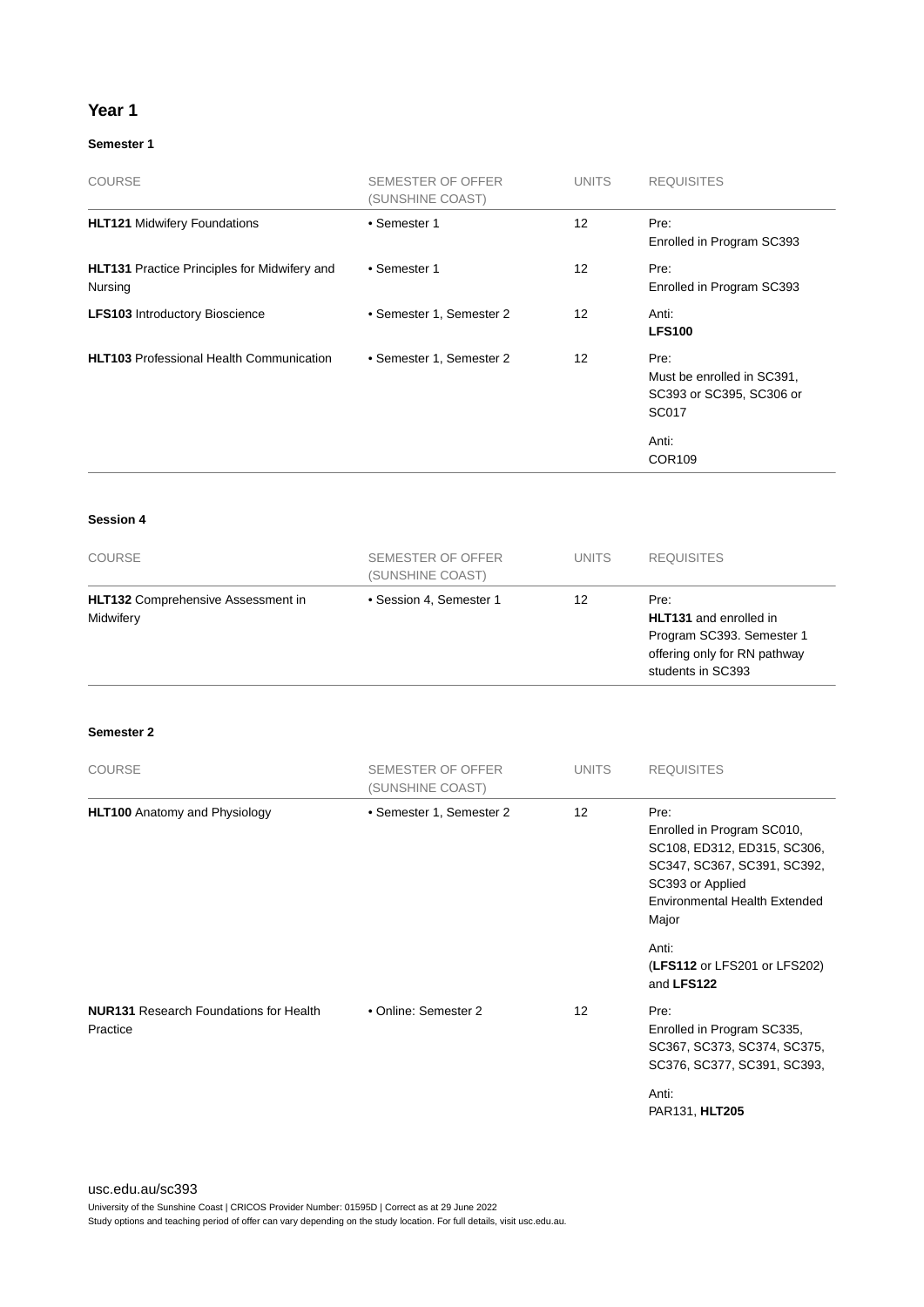| <b>NUR212</b> Contexts of practice: child, youth and | ● Semester 2 | Pre:                      |
|------------------------------------------------------|--------------|---------------------------|
| family                                               |              | Enrolled in Program SC393 |

## **Year 2**

#### **Semester 1**

| COURSE                                        | <b>SEMESTER OF OFFER</b><br>(SUNSHINE COAST) | <b>UNITS</b> | <b>REQUISITES</b>                                                                                            |
|-----------------------------------------------|----------------------------------------------|--------------|--------------------------------------------------------------------------------------------------------------|
| <b>HLT122 Developing Midwifery</b>            | • Semester 1                                 | 12           | Pre:<br>(HLT100 or LFS112) and<br>HLT132 and enrolled in<br>Program SC393                                    |
|                                               |                                              |              | Co:<br>HLT121 or (HLT121 and<br>HLT132 and RN pathway credit)                                                |
| HLT123 Midwifery Practice 1                   | • Semester 1                                 | 12           | Pre:<br>HLT121 and HLT132 and<br>enrolled in Program SC393 OR                                                |
|                                               |                                              |              | Co:<br>HLT121 and HLT132 and<br>students who have received RN<br>pathway credit                              |
| <b>NUR121 Health Care and the Professions</b> | • Semester 1                                 | 12           | Pre:<br>Enrolled in Program SC017,<br>SC391 or SC393                                                         |
| <b>NUR231 Drug Therapy</b>                    | • Semester 1                                 | 12           | Pre:<br>NUR141 or NUR116 or HLT132<br>and LFS103 or HLT100 and<br>enrolled in Program SC391,<br>SC392, SC393 |
|                                               |                                              |              | Anti:<br><b>PAR231</b>                                                                                       |

#### **Semester 2**

| <b>COURSE</b>                           | SEMESTER OF OFFER<br>(SUNSHINE COAST) | <b>UNITS</b> | <b>REQUISITES</b>                                                |
|-----------------------------------------|---------------------------------------|--------------|------------------------------------------------------------------|
| <b>HLT201</b> Therapeutics in Midwifery | • Semester 2                          | 12           | Pre:<br><b>NUR231</b> and enrolled in<br>Program SC393           |
| <b>HLT203</b> Advancing Midwifery       | • Semester 2                          | 12           | Pre:<br><b>HLT122</b> and enrolled in<br>Program SC393 or SC394  |
| <b>NUR222 Health, Law and Ethics</b>    | • Online: Semester 2                  | 12           | Pre:<br>Enrolled in Program SC385,<br>SC391, SC392, SC393, SC335 |
|                                         |                                       |              | Anti:<br><b>PAR222</b>                                           |

[usc.edu.au/sc393](https://www.usc.edu.au/sc393)

University of the Sunshine Coast | CRICOS Provider Number: 01595D | Correct as at 29 June 2022

Study options and teaching period of offer can vary depending on the study location. For full details, visit usc.edu.au.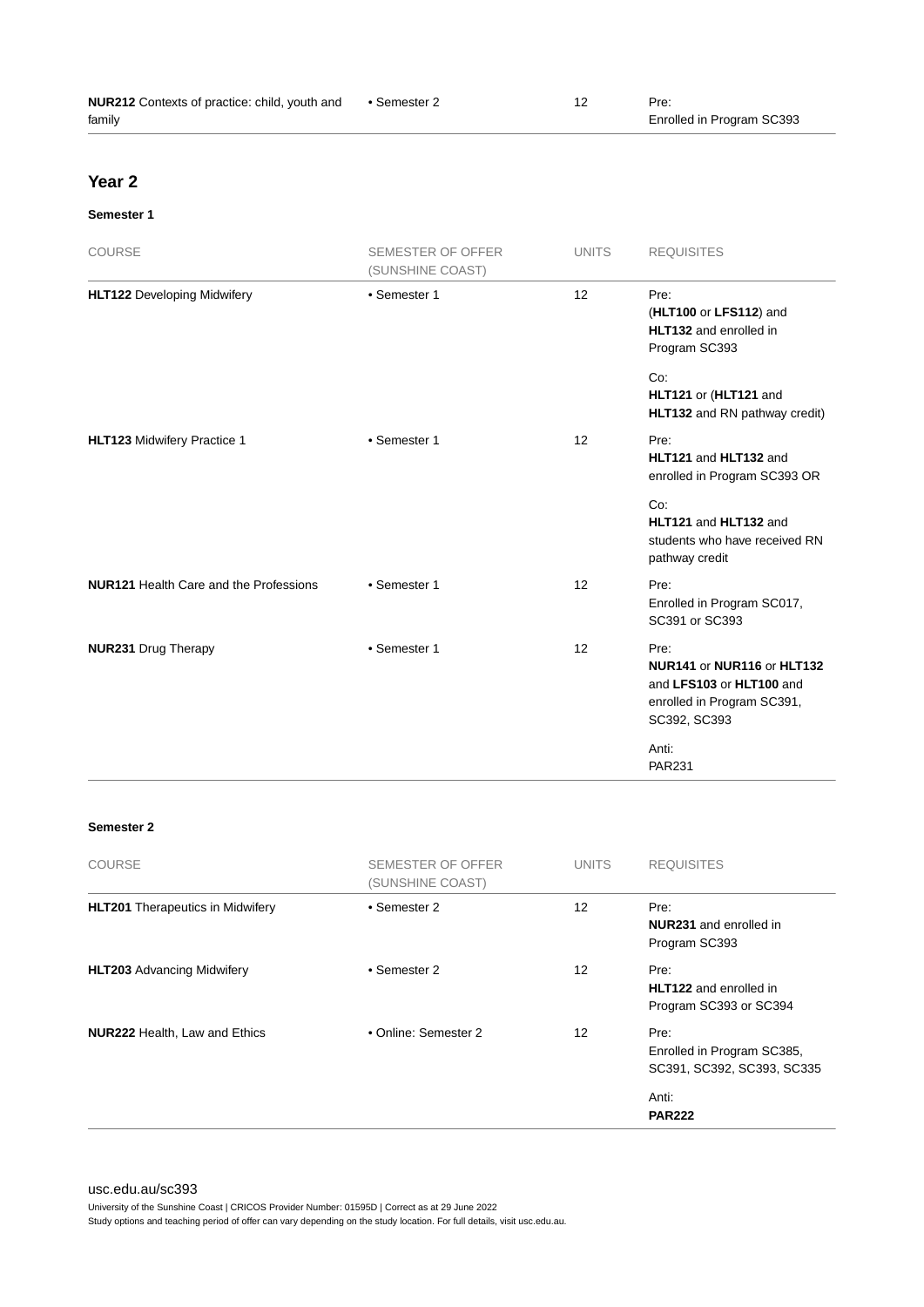#### **Session 8**

| <b>COURSE</b>                      | SEMESTER OF OFFER<br>(SUNSHINE COAST) | <b>UNITS</b> | <b>REQUISITES</b>                                      |
|------------------------------------|---------------------------------------|--------------|--------------------------------------------------------|
| <b>HLT202</b> Midwifery Practice 2 | • Session 8                           | 12           | Pre:<br><b>HLT123</b> and enrolled in<br>Program SC393 |

### **Year 3**

#### **Semester 1**

| <b>COURSE</b>                                                       | <b>SEMESTER OF OFFER</b><br>(SUNSHINE COAST) | <b>UNITS</b>      | <b>REQUISITES</b>                                         |
|---------------------------------------------------------------------|----------------------------------------------|-------------------|-----------------------------------------------------------|
| <b>HLT301</b> Contexts of Practice: Mental Health<br>Care           | • Session 1                                  | 12                | Pre:<br><b>NUR141, NUR116, HLT123 or</b><br><b>PAR103</b> |
|                                                                     |                                              |                   | Anti:<br>PAR341 or NUR301                                 |
| <b>HLT310</b> Leadership and Governance in<br><b>Maternity Care</b> | • Semester 1                                 | 12                | Pre:<br><b>HLT203</b> and enrolled in<br>Program SC393    |
| <b>HLT311 Midwifery Practice 3</b>                                  | • Semester 1                                 | $12 \overline{ }$ | Pre:<br>Enrolled in Program SC393                         |

#### PLUS select 2 courses from:

| <b>COURSE</b>                                         | SEMESTER OF OFFER<br>(SUNSHINE COAST) | <b>UNITS</b> | <b>REQUISITES</b>                                                                                            |
|-------------------------------------------------------|---------------------------------------|--------------|--------------------------------------------------------------------------------------------------------------|
| <b>NUR241</b> Contexts of Practice: Health Alteration | • Semester 1                          | 12           | Pre:<br>NUR141 or NUR116 or HLT132<br>and LFS103 or HLT100 and<br>enrolled in Program SC391,<br>SC392, SC393 |
| <b>NUR312</b> Life Crisis                             | • Online: Session 4                   | 12           | Pre:<br>NUR117 or NUR141 or HLT132<br>and enrolled in Program SC391,<br>SC392 or SC393                       |
| <b>NUR322</b> The Child Client                        | • Online: Session 4                   | 12           | Pre:<br>NUR117 or NUR103 or HLT132<br>and enrolled in Program SC391,<br>SC392, SC393 or SC335                |

#### **Semester 2**

| <b>HLT312 Midwifery Internship</b> | (SUNSHINE COAST)<br>• Session 4, Semester 2 | 24 | Pre:                  |  |
|------------------------------------|---------------------------------------------|----|-----------------------|--|
|                                    |                                             |    | HLT310 and HLT311 and |  |

enrolled in Program SC393.

#### [usc.edu.au/sc393](https://www.usc.edu.au/sc393)

University of the Sunshine Coast | CRICOS Provider Number: 01595D | Correct as at 29 June 2022

Study options and teaching period of offer can vary depending on the study location. For full details, visit usc.edu.au.